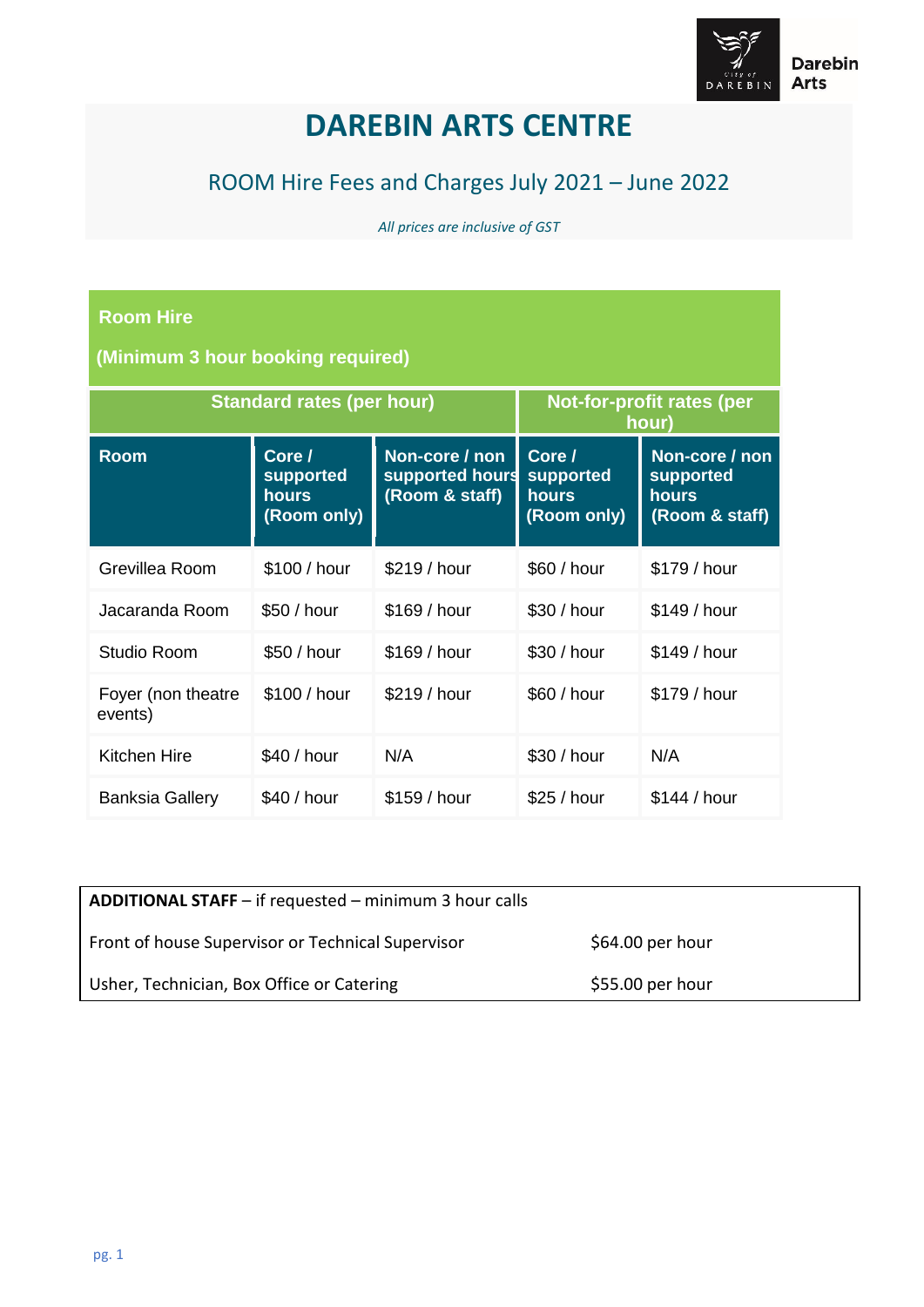

| <b>Equipment Hire</b>                                                                  |                            |
|----------------------------------------------------------------------------------------|----------------------------|
| <b>Audio equipment</b>                                                                 | <b>Daily Rate</b>          |
| Cabled microphone                                                                      | \$10 per unit              |
| Condenser microphone                                                                   | \$20 per unit              |
| Overhead mics                                                                          | \$20 per pair              |
| Radio microphone (lapel, handheld, headset)                                            | \$105 per unit             |
| Drumkit microphones                                                                    | \$50 per set               |
| Lectern with microphone                                                                | \$50 per unit              |
| D.I. box                                                                               | \$15 per unit              |
| Foldback speaker                                                                       | \$50 per unit              |
| Wireless communication headsets                                                        | \$20 per unit              |
| Audio console - Allen & Heath SQ6                                                      | \$205                      |
| Audio Visual (A/V) equipment                                                           | <b>Daily Rate</b>          |
| Permanently installed projector and screen                                             | Included in room hire rate |
| Laptop - Macbook Pro                                                                   | \$95                       |
| <b>Lighting equipment</b>                                                              | <b>Daily Rate</b>          |
| Booms only at 3m height - includes arms and shot bags - 6<br>available                 | \$15                       |
| Booms 2 at 3m height - includes arms, shot bags, 1 x profile &<br>2 x LED par per boom | \$105                      |
| Booms 6 at 3m height - includes arms, shot bags, 1 x profile &<br>2 x LED par per boom | \$255                      |
| <b>ETC Profile Source 4</b>                                                            | \$25 per unit              |
| Haze Machine                                                                           | \$90                       |
| Moving lights - floor lights - per pair (2 pairs available total)                      | \$80 per pair              |
| Moving lights - mini pack - 4 units available total                                    | \$165                      |
| Moving lights package - 8 units available total                                        | \$325                      |
| Portable dimmer rack                                                                   | \$40                       |